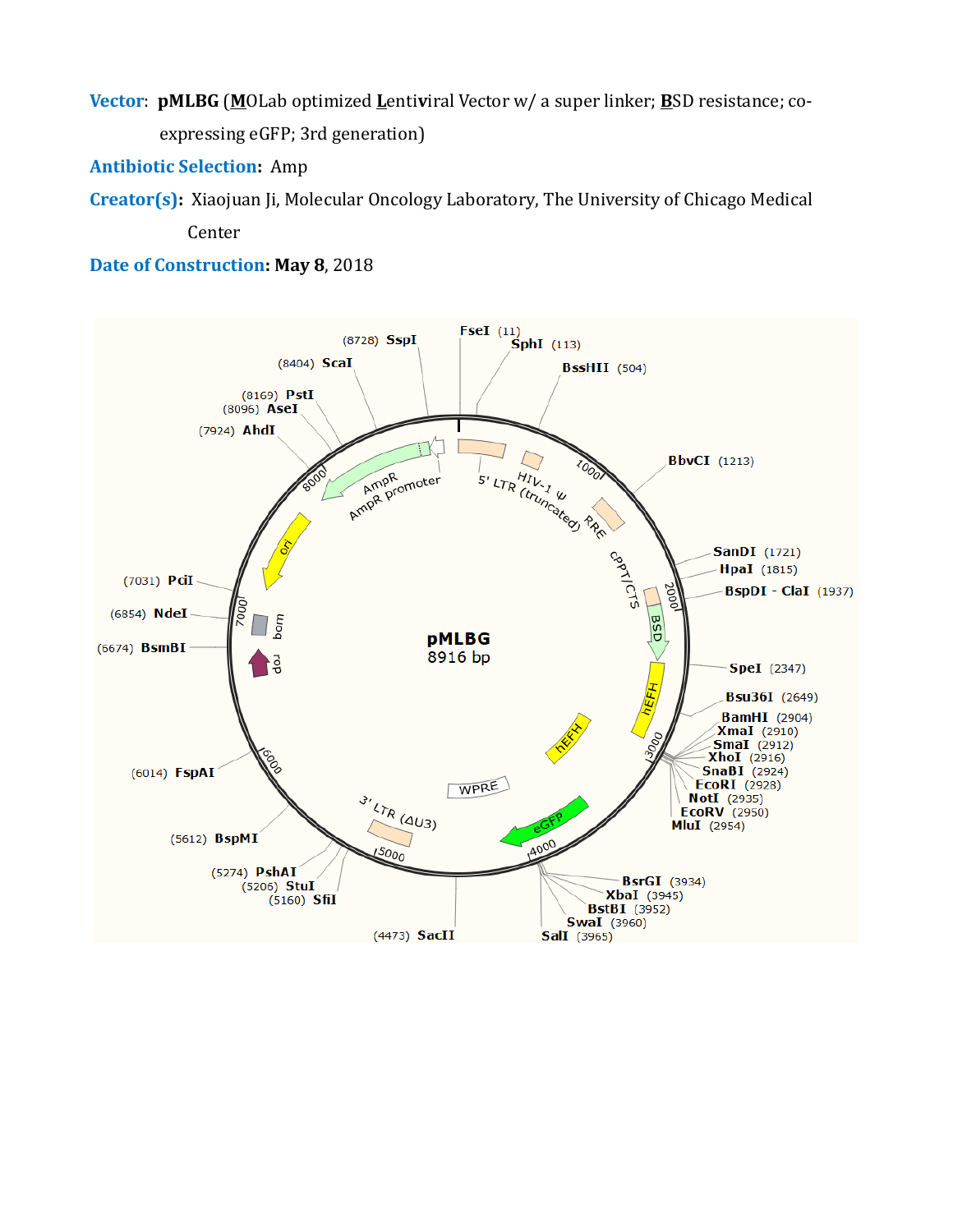## **pMLBG full-length Sequence**

GAATTggccggccactacCGCGTGTAGTCTTATGCAATACTCTTGTAGTCTTGCAACATGGTAACGATGAGTTAGCAACATG CCTTACAAGGAGAGAAAAAGCACCGTGCATGCCGATTGGTGGAAGTAAGGTGGTACGATCGTGCCTTATTAGGAAGGCAACA GACGGGTCTGACATGGATTGGACGAACCACTGAATTGCCGCATTGCAGAGATATTGTATTTAAGTGCCTAGCTCGATACAAT AACGGGTCTCTCTGGTTAGACCAGATCTGAGCCTGGGAGCTCTCTGGCTAACTAGGGAACCCACTGCTTAAGCCTCAATAAA GCTTGCCTTGAGTGCTTCAAGTAGTGTGTGCCCGTCTGTTGTGTGACTCTGGTAACTAGAGATCCCTCAGACCCTTTTAGTC AGTGTGGAAAATCTCTAGCAGTGGCGCCCGAACAGGGACCTGAAAGCGAAAGGGAAACCAGAGCTCTCTCGACGCAGGACTC GGCTTGCTGAAGCGCGCACGGCAAGAGGCGAGGGGCGGCGACTGGTGAGTACGCCAAAAATTTTGACTAGCGGAGGCTAGAA GGAGAGAGATGGGTGCGAGAGCGTCAGTATTAAGCGGGGGAGAATTAGATCGCGATGGGAAAAAATTCGGTTAAGGCCAGGG GGAAAGAAAAAATATAAATTAAAACATATAGTATGGGCAAGCAGGGAGCTAGAACGATTCGCAGTTAATCCTGGCCTGTTAG AAACATCAGAAGGCTGTAGACAAATACTGGGACAGCTACAACCATCCCTTCAGACAGGATCAGAAGAACTTAGATCATTATA TAATACAGTAGCAACCCTCTATTGTGTGCATCAAAGGATAGAGATAAAAGACACCAAGGAAGCTTTAGACAAGATAGAGGAA GAGCAAAACAAAAGTAAGACCACCGCACAGCAAGCGGCCACTGATCTTCAGACCTGGAGGAGGAGATATGAGGGACAATTGG AGAAGTGAATTATATAAATATAAAGTAGTAAAAATTGAACCATTAGGAGTAGCACCCACCAAGGCAAAGAGAAGAGTGGTGC AGAGAGAAAAAAGAGCAGTGGGAATAGGAGCTTTGTTCCTTGGGTTCTTGGGAGCAGCAGGAAGCACTATGGGCGCAGCCTC AATGACGCTGACGGTACAGGCCAGACAATTATTGTCTGGTATAGTGCAGCAGCAGAACAATTTGCTGAGGGCTATTGAGGCG CAACAGCATCTGTTGCAACTCACAGTCTGGGGCATCAGCAGCTCCAGGCAAGAATCCTGGCTGTGGAAAGATACCTAAAGGA TCAACAGCTCCTGGGGATTTGGGGTTGCTCTGGAAAACTCATTTGCACCACTGCTGTGCCTTGGAATGCTAGTTGGAGTAAT AAATCTCTGGAACAGATTGGAATCACACGACCTGGATGGAGTGGGACAGAGAAATTAACAATTACACAAGCTTAATACACTC CTTAATTGAAGAATCGCAAAACCAGCAAGAAAAGAATGAACAAGAATTATTGGAATTAGATAAATGGGCAAGTTTGTGGAAT TGGTTTAACATAACAAATTGGCTGTGGTATATAAAATTATTCATAATGATAGTAGGAGGCTTGGTAGGTTTAAGAATAGTTT TTGCTGTACTTTCTATAGTGAATAGAGTTAGGCAGGGATATTCACCATTATCGTTTCAGACCCACCTCCCAACCCCGAGGGG ACCCGACAGGCCCGAAGGAATAGAAGAAGAAGGTGGAGAGAGAGACAGAGACAGATCCATTCGATTAGTGAACGGATCTCGA CGGTATCGGTTAACTTTTAAAAGAAAAGGGGGGATTGGGGGGTACAGTGCAGGGGAAAGAATAGTAGACATAATAGCAACAG ACATACAAACTAAAGAATTACAAAAACAAATTACAAAATTCAAAATTTTATCGATaccacc**ATG**GCCAAGCCTTTGTCTCAAGAAG AATCCACCCTCATTGAAAGAGCAACGGCTACAATCAACAGCATCCCCATCTCTGAAGACTACAGCGTCGCCAGCGCAGCTCTCTCTAGC GACGGCCGCATCTTCACTGGTGTCAATGTATATCATTTTACTGGGGGACCTTGTGCAGAACTCGTGGTGCTGGGCACTGCTGCTGCTGC GGCAGCTGGCAACCTGACTTGTATCGTCGCGATCGGAAATGAGAACAGGGGCATCTTGAGCCCCTGCGGACGGTGCCGACAGGTGCT TCTCGATCTGCATCCTGGGATCAAAGCCATAGTGAAGGACAGTGATGGACAGCCGACGGCAGTTGGGATTCGTGAATTGCTGCCCTCT GGTTATGTGTGGGAGGGC**TAA**ACTAGTaccaccatgagCGCTCCGGTGCCCGTCAGTGGGCAGAGCGCACATCGCCCACAGTCC CCGAGAAGTTGGGGGGAGGGGTCGGCAATTGAACCGGTGCCTAGAGAAGGTGGCGCGGGGTAAACTGGGAAAGTGAT GTCGTGTACTGGCTCCGCCTTTTTCCCGAGGGTGGGGGAGAACCGTATATAAGTGCAGTAGTCGCCGTGAACGTTCTTTTT CGCAACGGGTTTGCCGCCAGAACACAGCTGAAGCTAGCTTCGAGGGGCTCGCATCTCTCCTTCACGCGCCCGCCGCCCTA CCTGAGGCCGCCATCCACGCCGGTTGAGTCGCGTTCTGCCGCCTCCCGCCTGTGGTGCCTCCTGAACTGCGTCCGCCGTCT AGGTAAGTTTAAAGCTCAGGTCGAGACCGGGCCTTTGTCCGGCGCTCCCTTGGAGCCTACCTAGACTCAGCCGGCTCTCC ACGCTTTGCCTGACCCTGCTTGCTCAACTCTACGTCTTTGTTTCGTTTTCTGTTCTGCGCCGTTACAGATCCAAGCTGTGACC GGCGCCTACtaaggatcccccgggCTCGAGtacgtaGAATTCGCGGCCGCgctagcGATATCacgcgtaccaccatgCGCTCCG GTGCCCGTCAGTGGGCAGAGCGCACATCGCCCACAGTCCCCGAGAAGTTGGGGGGAGGGGTCGGCAATTGAACCGGTGCCTA GAGAAGGTGGCGCGGGGTAAACTGGGAAAGTGATGTCGTGTACTGGCTCCGCCTTTTTCCCGAGGGTGGGGGAGAACCGTAT ATAAGTGCAGTAGTCGCCGTGAACGTTCTTTTTCGCAACGGGTTTGCCGCCAGAACACAGCTGtCTAGCGCTACCGGTCGCC ACCatggtgagcaagggcgaggagctgttcaccggggtggtgcccatcctggtcgagctggacggcgacgtaaacggccaca agttcagcgtgtccggcgagggcgagggcgatgccacctacggcaagctgaccctgaagttcatctgcaccaccggcaagct gcccgtgccctggcccaccctcgtgaccaccctgacctacggcgtgcagtgcttcagccgctaccccgaccacatgaagcag cacgacttcttcaagtccgccatgcccgaaggctacgtccaggagcgcaccatcttcttcaaggacgacggcaactacaaga cccgcgccgaggtgaagttcgagggcgacaccctggtgaaccgcatcgagctgaagggcatcgacttcaaggaggacggcaa catcctggggcacaagctggagtacaactacaacagccacaacgtctatatcatggccgacaagcagaagaacggcatcaag gtgaacttcaagatccgccacaacatcgaggacggcagcgtgcagctcgccgaccactaccagcagaacacccccatcggcg acggccccgtgctgctgcccgacaaccactacctgagcacccagtccgccctgagcaaagaccccaacgagaagcgcgatca catggtcctgctggagttcgtgaccgccgccgggatcactctcggcatggacgagctgtacaagtaatctagaTTCGAAatt taaatGTCGACAATCAACCTCTGGATTACAAAATTGTGAAAGATTGACTGGTATTCTTAACTATGTTGCTCCTTTTACGCTA TGTGGATACGCTGCTTTAATGCCTTTGTATCATGCTATTGCTTCCCGTATGGCTTTCATTTTCTCCTCCTTGTATAAATCCT GGTTGCTGTCTCTTTATGAGGAGTTGTGGCCCGTTGTCAGGCAACGTGGCGTGGTGTGCACTGTGTTTGCTGACGCAACCCC CACTGGTTGGGGCATTGCCACCACCTGTCAGCTCCTTTCCGGGACTTTCGCTTTCCCCCTCCCTATTGCCACGGCGGAACTC ATCGCCGCCTGCCTTGCCCGCTGCTGGACAGGGGCTCGGCTGTTGGGCACTGACAATTCCGTGGTGTTGTCGGGGAAATCAT CGTCCTTTCCTTGGCTGCTCGCCTGTGTTGCCACCTGGATTCTGCGCGGGACGTCCTTCTGCTACGTCCCTTCGGCCCTCAA TCCAGCGGACCTTCCTTCCCGCGGCCTGCTGCCGGCTCTGCGGCCTCTTCCGCGTCTTCGCCTTCGCCCTCAGACGAGTCGG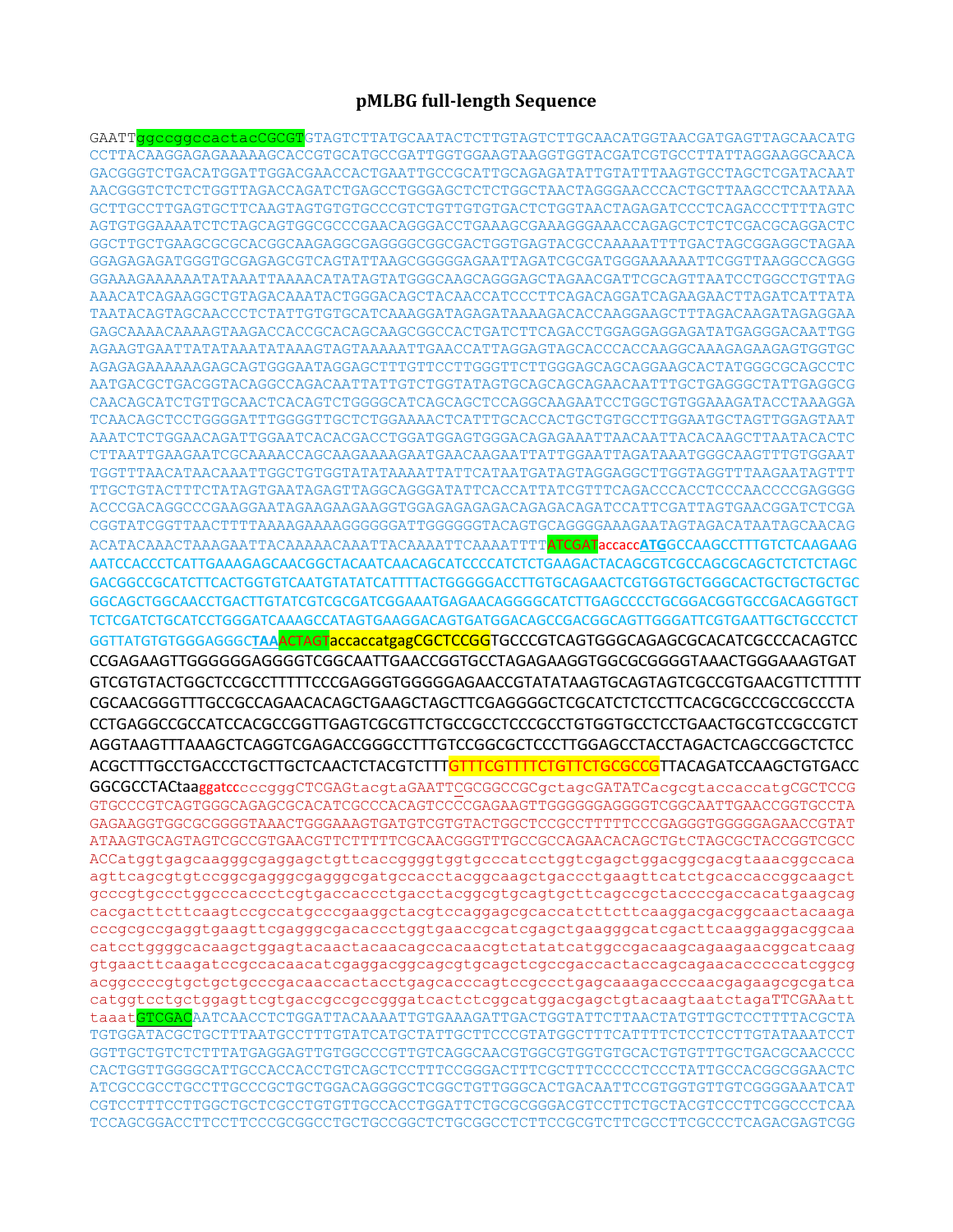ATCTCCCTTTGGGCCGCCTCCCCGCCTCCtttaagaccaatgacttacaaggcagctgtagatcttagccactttttaaaag aaaaggggggactggaagggctaattcactcccaacgaaaataagatctgctttttgcttgtactgggtctctctggttaga ccagatctgagcctgggagctctctggctaactagggaacccactgcttaagcctcaataaagcttgccttgagtgcttcaa gtagtgtgtgcccgtctgttgtgtgactctggtaactagagatccctcagacccttttagtcagtgtggaaaatctctagca gtagtagttcatgtcatcttattattcagtatttataacttgcaaagaaatgaatatcagagagtgagaggaacttgtttat tgcagcttataatggttacaaataaagcaatagcatcacaaatttcacaaataaagcatttttttcactgcattctagttgt ggtttgtccaaactcatcaatgtatcttatcatgtctggctctagctatcccgcccctaactccgcccagttccgcccattc tccgccccatggctgactaattttttttatttatgcagaggccgaggccgcctcggcctctgagctattccagaagtagtga ggaggcttttttggAGGCCTTCGACCGATGCCCTTGAGAGCCTTCAACCCAGTCAGCTCCTTCCGGTGGGCGGGGCATG ACTATCGTCGCCGCACTTATGACTGTCTTCTTTATCATGCAACTCGTAGGACAGGTGCCGGCAGCGCTCTGGGTCATTTTCG GCGAGGACCGCTTTCGCTGGAGCGCGACGATGATCGGCCTGTCGCTTGCGGTATTCGGAATCTTGCACGCCCTCGCTCAAGC CTTCGTCACTGGTCCCGCCACCAAACGTTTCGGCGAGAAGCAGGCCATTATCGCCGGCATGGCGGCCGACGCGCTGGGCTAC GTCTTGCTGGCGTTCGCGACGCGAGGCTGGATGGCCTTCCCCATTATGATTCTTCTCGCTTCCGGCGGCATCGGGATGCCCG CGTTGCAGGCCATGCTGTCCAGGCAGGTAGATGACGACCATCAGGGACAGCTTCAAGGATCGCTCGCGGCTCTTACCAGCCT AACTTCGATCATTGGACCGCTGATCGTCACGGCGATTTATGCCGCCTCGGCGAGCACATGGAACGGGTTGGCATGGATTGTA GGCGCCGCCCTATACCTTGTCTGCCTCCCCGCGTTGCGTCGCGGTGCATGGAGCCGGGCCACCTCGACCTGAATGGAAGCCG GCGGCACCTCGCTAACGGATTCACCACTCCAAGAATTGGAGCCAATCAATTCTTGCGGAGAACTGTGAATGCGCAAACCAAC CCTTGGCAGAACATATCCATCGCGTCCGCCATCTCCAGCAGCCGCACGCGGCGCATCTCGGGCAGCGTTGGGTCCTGGCCAC GGGTGCGCATGATCGTGCTCCTGTCGTTGAGGACCCGGCTAGGCTGGCGGGGTTGCCTTACTGGTTAGCAGAATGAATCACC GATACGCGAGCGAACGTGAAGCGACTGCTGCTGCAAAACGTCTGCGACCTGAGCAACAACATGAATGGTCTTCGGTTTCCGT GTTTCGTAAAGTCTGGAAACGCGGAAGTCAGCGCCCTGCACCATTATGTTCCGGATCTGCATCGCAGGATGCTGCTGGCTAC CCTGTGGAACACCTACATCTGTATTAACGAAGCGCTGGCATTGACCCTGAGTGATTTTTCTCTGGTCCCGCCGCATCCATAC CGCCAGTTGTTTACCCTCACAACGTTCCAGTAACCGGGCATGTTCATCATCAGTAACCCGTATCGTGAGCATCCTCTCTCGT TTCATCGGTATCATTACCCCCATGAACAGAAATCCCCCTTACACGGAGGCATCAGTGACCAAACAGGAAAAAACCGCCCTTA ACATGGCCCGCTTTATCAGAAGCCAGACATTAACGCTTCTGGAGAAACTCAACGAGCTGGACGCGGATGAACAGGCAGACAT CTGTGAATCGCTTCACGACCACGCTGATGAGCTTTACCGCAGCTGCCTCGCGCGTTTCGGTGATGACGGTGAAAACCTCTGA CACATGCAGCTCCCGGAGACGGTCACAGCTTGTCTGTAAGCGGATGCCGGGAGCAGACAAGCCCGTCAGGGCGCGTCAGCGG GTGTTGGCGGGTGTCGGGGCGCAGCCATGACCCAGTCACGTAGCGATAGCGGAGTGTATACTGGCTTAACTATGCGGCATCA GAGCAGATTGTACTGAGAGTGCACCATATGCGGTGTGAAATACCGCACAGATGCGTAAGGAGAAAATACCGCATCAGGCGCT CTTCCGCTTCCTCGCTCACTGACTCGCTGCGCTCGGTCGTTCGGCTGCGGCGAGCGGTATCAGCTCACTCAAAGGCGGTAAT ACGGTTATCCACAGAATCAGGGGATAACGCAGGAAAGAACATGTGAGCAAAAGGCCAGCAAAAGGCCAGGAACCGTAAAAAG GCCGCGTTGCTGGCGTTTTTCCATAGGCTCCGCCCCCCTGACGAGCATCACAAAAATCGACGCTCAAGTCAGAGGTGGCGAA ACCCGACAGGACTATAAAGATACCAGGCGTTTCCCCCTGGAAGCTCCCTCGTGCGCTCTCCTGTTCCGACCCTGCCGCTTAC CGGATACCTGTCCGCCTTTCTCCCTTCGGGAAGCGTGGCGCTTTCTCATAGCTCACGCTGTAGGTATCTCAGTTCGGTGTAG GTCGTTCGCTCCAAGCTGGGCTGTGTGCACGAACCCCCCGTTCAGCCCGACCGCTGCGCCTTATCCGGTAACTATCGTCTTG AGTCCAACCCGGTAAGACACGACTTATCGCCACTGGCAGCAGCCACTGGTAACAGGATTAGCAGAGCGAGGTATGTAGGCGG TGCTACAGAGTTCTTGAAGTGGTGGCCTAACTACGGCTACACTAGAAGGACAGTATTTGGTATCTGCGCTCTGCTGAAGCCA GTTACCTTCGGAAAAAGAGTTGGTAGCTCTTGATCCGGCAAACAAACCACCGCTGGTAGCGGTGGTTTTTTTGTTTGCAAGC AGCAGATTACGCGCAGAAAAAAAGGATCTCAAGAAGATCCTTTGATCTTTTCTACGGGGTCTGACGCTCAGTGGAACGAAAA CTCACGTTAAGGGATTTTGGTCATGAGATTATCAAAAAGGATCTTCACCTAGATCCTTTTAAATTAAAAATGAAGTTTTAAA TCAATCTAAAGTATATATGAGTAAACTTGGTCTGACAGTTACCAATGCTTAATCAGTGAGGCACCTATCTCAGCGATCTGTC TATTTCGTTCATCCATAGTTGCCTGACTCCCCGTCGTGTAGATAACTACGATACGGGAGGGCTTACCATCTGGCCCCAGTGC TGCAATGATACCGCGAGACCCACGCTCACCGGCTCCAGATTTATCAGCAATAAACCAGCCAGCCGGAAGGGCCGAGCGCAGA AGTGGTCCTGCAACTTTATCCGCCTCCATCCAGTCTATTAATTGTTGCCGGGAAGCTAGAGTAAGTAGTTCGCCAGTTAATA GTTTGCGCAACGTTGTTGCCATTGCTGCAGGCATCGTGGTGTCACGCTCGTCGTTTGGTATGGCTTCATTCAGCTCCGGTTC CCAACGATCAAGGCGAGTTACATGATCCCCCATGTTGTGCAAAAAAGCGGTTAGCTCCTTCGGTCCTCCGATCGTTGTCAGA AGTAAGTTGGCCGCAGTGTTATCACTCATGGTTATGGCAGCACTGCATAATTCTCTTACTGTCATGCCATCCGTAAGATGCT TTTCTGTGACTGGTGAGTACTCAACCAAGTCATTCTGAGAATAGTGTATGCGGCGACCGAGTTGCTCTTGCCCGGCGTCAAC ACGGGATAATACCGCGCCACATAGCAGAACTTTAAAAGTGCTCATCATTGGAAAACGTTCTTCGGGGCGAAAACTCTCAAGG ATCTTACCGCTGTTGAGATCCAGTTCGATGTAACCCACTCGTGCACCCAACTGATCTTCAGCATCTTTTACTTTCACCAGCG TTTCTGGGTGAGCAAAAACAGGAAGGCAAAATGCCGCAAAAAAGGGAATAAGGGCGACACGGAAATGTTGAATACTCATACT CTTCCTTTTTCAATATTATTGAAGCATTTATCAGGGTTATTGTCTCATGAGCGGATACATATTTGAATGTATTTAGAAAAAT AAACAAATAGGGGTTCCGCGCACATTTCCCCGAAAAGTGCCACCTGACGTCTAAGAAACCATTATTATCATGACATTAACCT ATAAAAATAGGCGTATCACGAGGCCCTTTCGTCTTCAA

## **Zero Cutters**

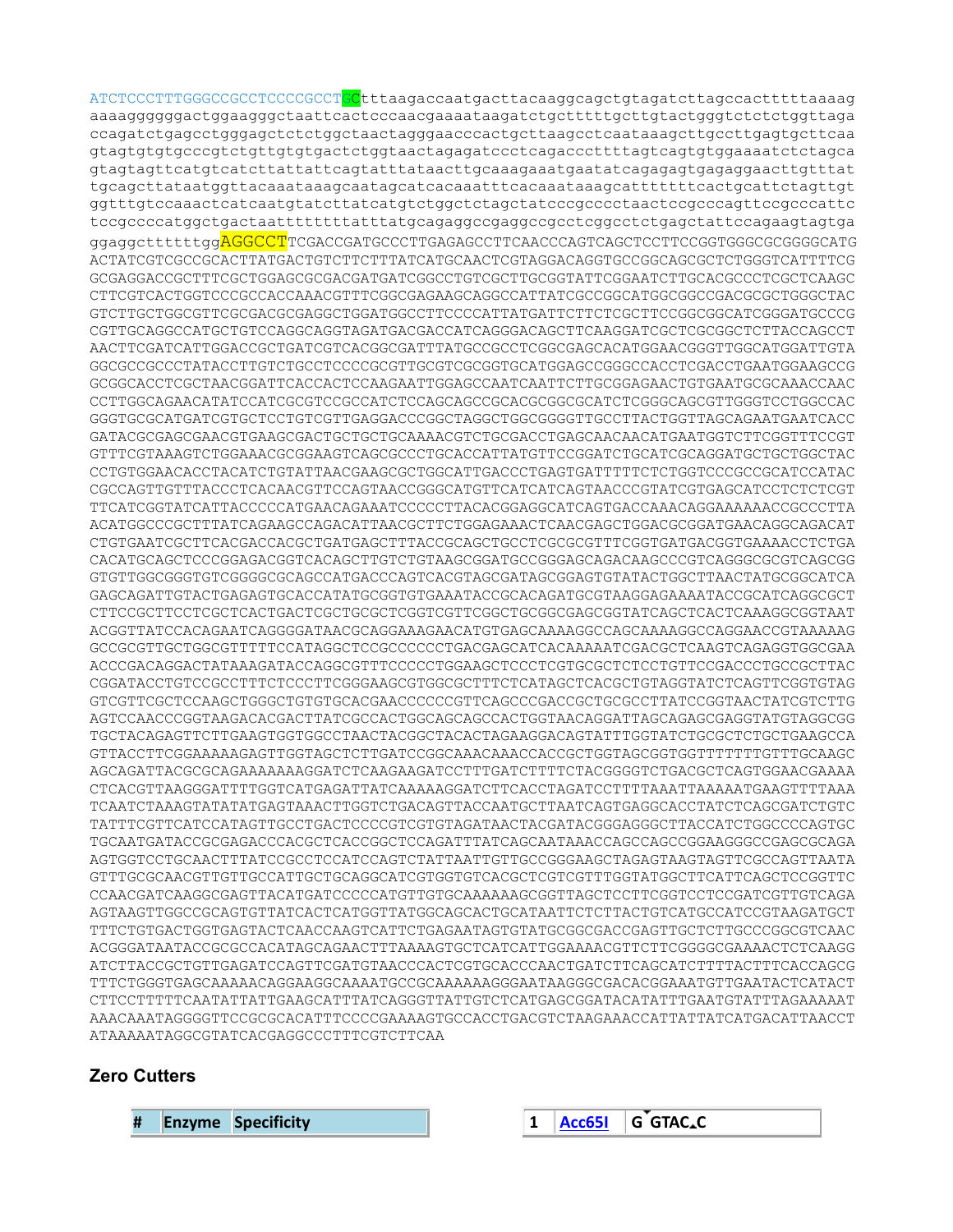| $\overline{2}$ | <b>Apal</b>   | G_GGCC <sup>T</sup> C |
|----------------|---------------|-----------------------|
| 3              | <b>Ascl</b>   | GG CGCG.CC            |
| 4              | <b>AsiSI</b>  | GCG_AT CGC            |
| 5              | <b>Avrll</b>  | C CTAG_G              |
| 6              | <b>Bcll</b>   | T GATC_A              |
| $\overline{7}$ | <b>Blpl</b>   | GC TNA_GC             |
| 8              | <b>BmgBI</b>  | CAC.GTC               |
| 9              | <b>BsiWI</b>  | $C$ GTAC.G            |
| 10             | <b>BstEll</b> | G GTNAC.C             |
| 11             | <b>BstXI</b>  | <b>CCAN_NNNN NTGG</b> |
| 12             | <b>Dralll</b> | CAC_NNN GTG           |
| 13             | <b>Kpnl</b>   | G.GTAC C              |

| 14 | <b>Nsil</b>   | A_TGCA T                 |
|----|---------------|--------------------------|
| 15 | Pacl          | TTA_AT TAA               |
| 16 | <b>Pmel</b>   | <b>GTTT_AAAC</b>         |
| 17 | <b>Pmll</b>   | CAC.GTG                  |
| 18 | <b>PspOMI</b> | G GGCC.C                 |
| 19 | <b>Rsrll</b>  | CG GWC.CG                |
| 20 | <b>Sbfl</b>   | CC.TGCA GG               |
| 21 | <b>SexAl</b>  | A CCWGG_T                |
| 22 | SgrAl         | CR CCGG_YG               |
| 23 | <b>Srfl</b>   | GCCC <sub>4</sub> GGGC   |
| 24 | <b>Xcml</b>   | <b>CCANNNN_N_NMNNTGG</b> |

## One/Single-Cutters

| # | Enzy<br>me              | <b>Specificity</b>                                                        | <b>Cut positions</b><br>(blunt -<br>5' ext. -<br>$3'$ ext.) |
|---|-------------------------|---------------------------------------------------------------------------|-------------------------------------------------------------|
| 1 | <b>Ahdl</b>             | GACNN <sub>A</sub> N<br><b>NNGTC</b>                                      | 7924/7923                                                   |
| 2 | <u>Asel</u>             | AT <sup>*</sup> TA <sub>AT</sub>                                          | 8096/8098                                                   |
| 3 | <b>Bael</b>             | $\Delta(N)_5$<br>$(N)_{10}$ ACNNNNG<br>$TAYC(N)_{7\text{-}}(N)_5$         | <u>126/121+159/</u><br>154                                  |
| 4 | <b>Bam</b><br>HI        | G'GATC.C                                                                  | 2904/2908                                                   |
| 5 | <b>Bby</b><br><b>CI</b> | CC <sup>T</sup> CA <sub>4</sub> GC                                        | <u>1213/1216</u>                                            |
| 6 |                         | <b>BfuA ACCTGCNNNN</b><br>'NNNN.                                          | 5612/5616                                                   |
| 7 | <b>Bsa</b><br>Χl        | <b>NNN</b><br>$(N)$ <sub>9</sub> AC(N) <sub>5</sub> CTC<br>$C(N)_7$ . NNN | <u>1605/1602+1</u><br>635/1632                              |
| 8 | <b>Bsm</b><br>BI        | <b>CGTCTCN</b><br>NNNN.                                                   | *6674/6678                                                  |
| 9 | <b>B</b> sp<br>DI       | AT <sup>*</sup> CG.AT                                                     | *1937/1939                                                  |
| 1 | <u>Bsp</u>              | T'CCGG.A                                                                  | <u>*#6222/6226</u>                                          |

| 0                   | <u>EΙ</u>                      |                                          |                   |
|---------------------|--------------------------------|------------------------------------------|-------------------|
| 1<br>1              | <b>Bsp</b><br>MI               | <b>ACCTGCNNNN</b><br>NNNN.               | 5612/5616         |
| 1<br>2              | <b>Bsr</b><br>GI               | T <sup>"</sup> GTAC <sub>A</sub>         | 3934/3938         |
| $\mathbf 1$<br>3    | <b>Bss</b><br>ΗIΙ              | G'CGCG.C                                 | *504/508          |
| 1<br>4              | <b>BstB</b><br>II              | TT <sup>'</sup> CG.AA                    | *3952/3954        |
| -1<br>5             | <b>BstZ</b><br>17 <sup>1</sup> | GTA <sub>I</sub> TAC                     | 6804              |
| $\mathbf 1$<br>6    | <b>Bsu</b><br><b>361</b>       | CC <sup>T</sup> NA <sub>4</sub> GG       | 2649/2652         |
| $\mathbf 1$<br>7    | <b>Clal</b>                    | AT <sup>T</sup> CG <sub>AT</sub>         | <u>*1937/1939</u> |
| 1<br>8              | Eco<br>RI                      | G <sup>"</sup> AATT.C                    | *2928/2932        |
| 1<br>9              | Eco<br><b>RV</b>               | <b>GATIATC</b>                           | 2950              |
| $\overline{2}$<br>0 | <b>Esp</b><br>31               | <b>CGTCTCN</b><br>NNNN.                  | *6674/6678        |
| $\overline{2}$<br>1 | <b>Fsel</b>                    | GG_CCGG <sup>T</sup> CC <sup>*11/7</sup> |                   |
| $\overline{2}$<br>2 | <b>Hpal</b>                    | <b>GTTIAAC</b>                           | 1815              |